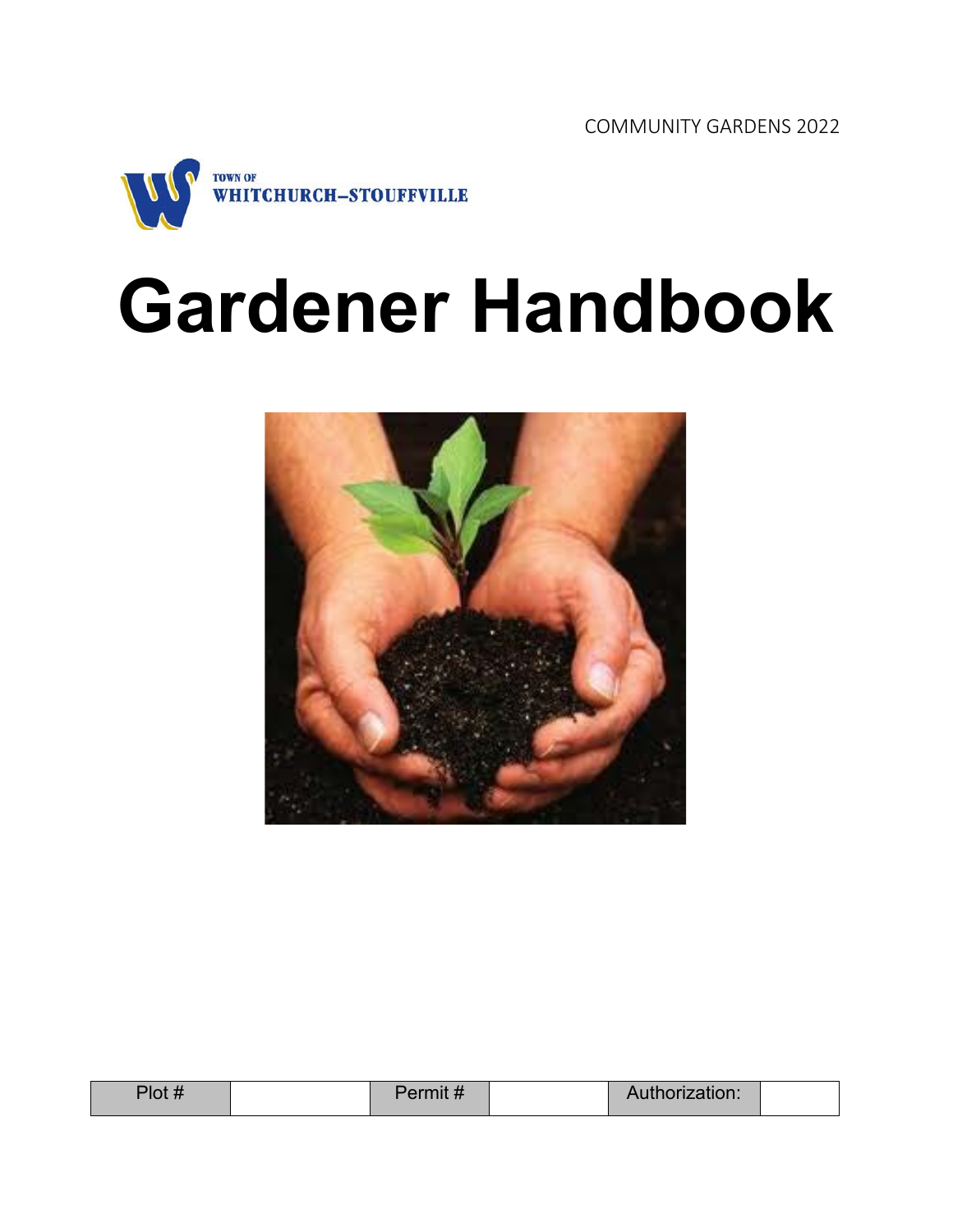

## **Welcome to the world of Community Gardening!**

Welcome to Community Gardening. To ensure the smooth operation of the Town of Whitchurch-Stouffville Community Garden, an agreement that outlines the expectations and rules for gardening is necessary. Please be sure to have a look over the following information. This will help to avoid conflicts and misunderstandings. For your benefit, some of the more common rules will be discussed.

#### **Background and Overview:**

In 2014, the idea of bringing together a community garden within the Town of Whitchurch-Stouffville was brought forth by the Department of Leisure and Community Services, in response to inquiries from the community. The land used for the community garden program, is on land provided by the Town of Whitchurch-Stouffville.

The Town of Whitchurch-Stouffville is NOT responsible for the day to day management, operation or maintenance of these gardens.

The program for 2022 will be similar to the 2021 program, with a few minor changes. An allotment type garden, located at both Sunnyridge Neighborhood Park and Greenwood Neighborhood Park. There are 25 allotments available to book at each location. Each location offers 20 plots at 10ft x 20ft, and 5 raised beds at 4ft x 12ft. in size. These are traditional garden beds which require maintenance and care.

Each gardener has access to water. All day to day gardening tools are to be provided by each gardener. Pathways cleared for physical accessibility, allowing comfortable mobility for all participants is also the responsibility of each gardener. There will be a tool shed and room to store personal items.

Plots will be positioned for optimal growing conditions. Please be sure to take care of your garden and surrounding plotted area. Beds will not be prepped and ready for planting by town staff at the start of the growing season, unless a new registration has been completed or a previous gardener is not returning. An area for composting garden waste and weeds, as well as picnic tables and a shaded area are available. A bulletin board will be posted to keep gardeners informed and each gardener will get an access code for the entry gate and tool shed. Appropriate fencing to deter wildlife/theft has been installed at each garden location.

#### **Communication**

#### PLEASE TAKE THE TIME TO CHECK THE BULLETIN BOARD EACH TIME YOU COME TO THE GARDEN AND RESPOND ACCORDINGLY.

Communication between the Town of Whitchurch-Stouffville and gardeners is extremely important. The Town representative will facilitate any communications related to the gardens, including workshop/seminar information, via message board and electronic news. This will ensure that information is transferred to everyone appropriately.

For convenience, a bulletin board will be posted at the tool shed for easy access to all information. Gardeners may also communicate with each other either directly or through one of the Town vehicles.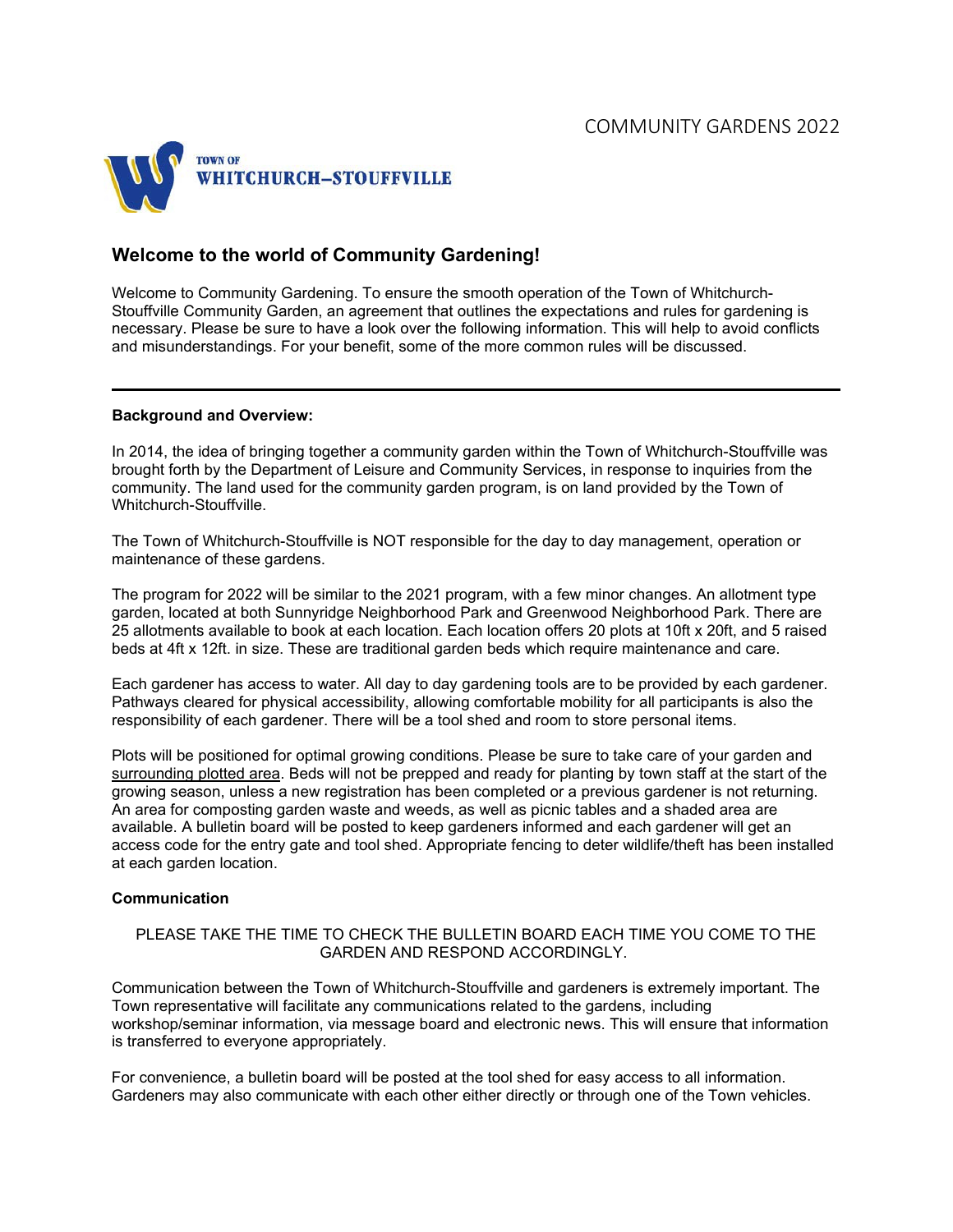For example, if you will be away, or have excess vegetables you won't be using, you can notify the other gardeners to help themselves. This avoids unnecessary waste.

#### **Conflict Resolution**

Whenever possible, problems, concerns and/ or questions should be resolved between gardeners. This will hopefully help all to avoid confrontations that may damage the friendly atmosphere within the garden and keep it a comfortable and enjoyable place. Should any questions or concerns remain, a Town contact list is available at the back of this document.

#### **Parking**

Designated parking is on the road allowance surrounding the Community Garden properties at each location. We encourage you to walk, cycle, or use public transit whenever you can, as a more sustainable alternative to single occupancy vehicles.

#### **Dogs/Pets**

The contract states that **no pets** are to be brought into the garden. This was decided based on best practices of other community gardens to reduce the risk of any possible damage or risk to the garden and gardeners, and to avoid a potential nuisance situation. Please report any incidents to the Town representative.

#### **Guests/Activities**

You are welcome to bring your guests to the garden. Guests are expected to abide by the rules of the garden and children must be supervised at all times. Visitors are welcome to tour the garden when gardeners are present, but should avoid getting in the way of other gardeners and their gardens. If you notice any suspicious activity, please alert the Town representative and note any relevant details.

#### **This Community Garden is not a public park, its sole activity is for gardening and related activities by designated permit holders. Any other activities must first receive the consent of the Town Representative.**

#### **Tools and Hoses**

Tools and equipment that are the property of the Town/Community Garden, will be marked appropriately. These are for shared use. Gardeners will need to bring their own tools and watering cans which can be stored in the shed provided. Everyone must be respectful of each other's' equipment. Gardeners are encouraged to share tools and ideas and treat all property with respect, return it to its place reasonably clean, and note any repairs needed (bulletin board/communicate to Town rep). The Town will not be responsible for any personal equipment left at the site.

It is not necessary that each gardener have their own hose. A source of water will be provided by the Town. Please coil or loop hoses at appropriate location when done with them. **Caution must be exercised when moving hoses**.

Motorized equipment of any kind is not allowed within the community garden. All equipment must be manual, hand tools. Any discrepancies or queries must be brought to the attention of the Town representative.

A basic first aid kit will be kept within the shed provided. Gardeners are encouraged to provide their own desired supplies, but are welcome to use the contents of the kit provided. Please report any items running low to the Town representative.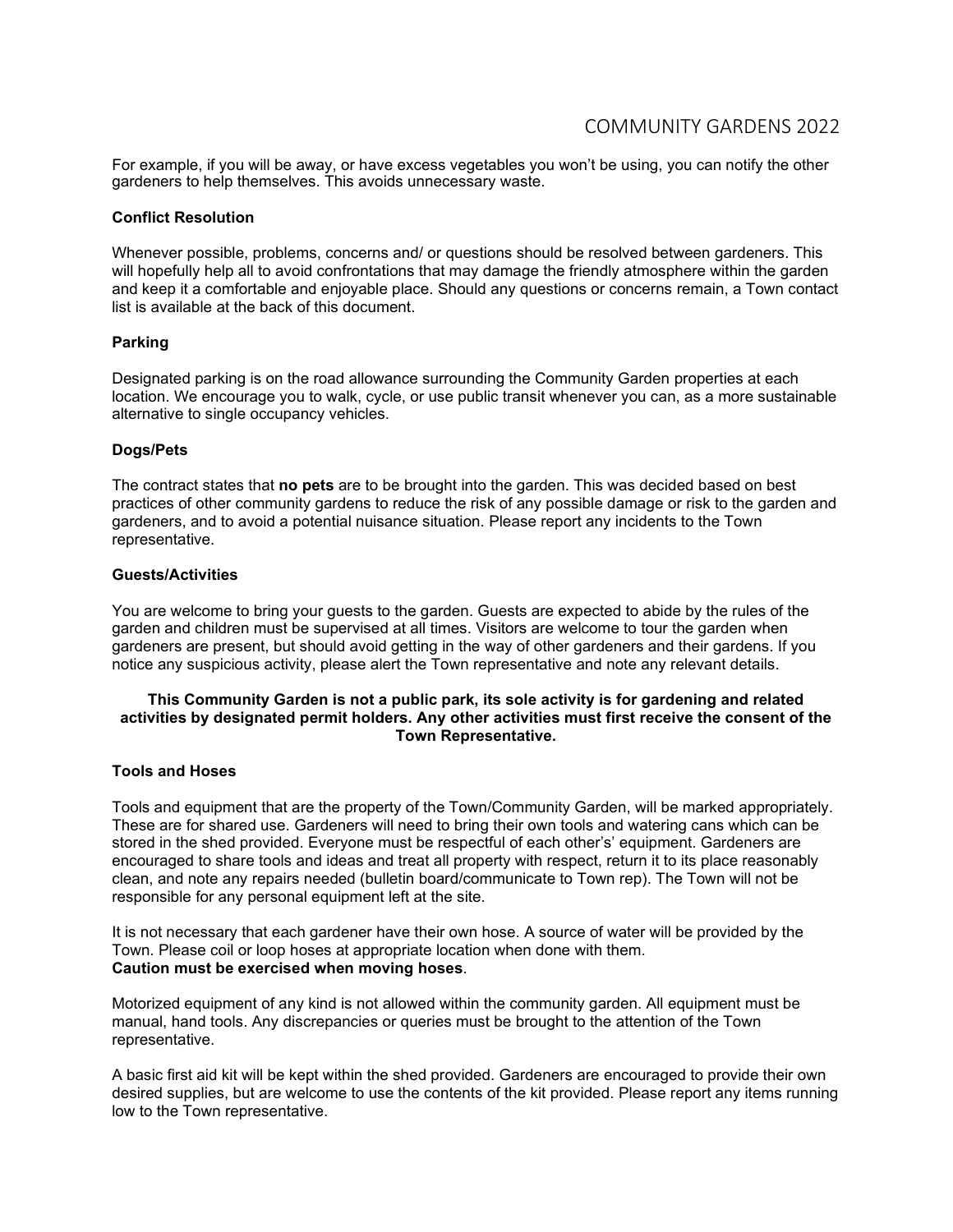#### **Soil Amendments and Mulching**

Enriching your soil with compost and other natural fertilizers like manure will improve your vegetable yields, prevent many pest infestations, and make for a more satisfying gardening experience. If you have a personal source, or have the means to purchase from a gardening centre, that may be an option. A bulk load could be cost-shared by those gardeners interested in receiving it this way. You may also bring composted, cured material from home to put on your own allotment. CURED PRODUCTS ONLY. No fresh manure is allowed. It is highly recommended that you mulch your crops. This reduces the need for more frequent watering, suppressed weed growth and amends the soil. Leaves make excellent mulch and they are free.

#### **Composters**

Please be certain to follow the posted instructions to ensure disposal in the appropriate places. **Please do not bring food waste from home.** 

#### **Perennials and Flowers**

Some gardeners may want to plant different perennial herbs, etc. You are welcome to do so, but do be aware that should you discontinue gardening or if the site is not renewed, it will be your responsibility to remove them, or they will be given away. Flowers are welcome additions to your allotments. Note that sunflowers, while very pleasing, are difficult to compost and remove. You may want to consider the smaller varieties.

#### **Fencing**

The Town has supplied proper fencing in order to keep out wildlife and possible theft. Gardeners will be able to access garden plots through a padlock system. An access code will be provided to each garden plot permit holder once permits have been signed, and payment has been processed.

#### **Other Fixtures**

Should you wish to add your own composters, trellises, and the like, please speak with the Town representative first. Approved items must stay within your allotted space and removed once you are done. They cannot block pathways. Please be aware that treated wood products are prohibited.

#### **Pathways**

Pathways are designed to be a comfortable width, to allow easy circulation by the gardeners. Please make an effort to stay within your allotted area. Pathways may tend to get weedy and we ask that you help to keep them under control around your allotments. We may use wood chips to top them up. **We don't recommend landscape cloth.** Cardboard or other compostable material could be considered, but must be topped up with enough sand or soil to keep them in place.

#### **Watering**

Watering is the responsibility of the gardener or group holding the contract. It is helpful to get to know your neighbours, as you may be able to help each other out if one of you is away. Applying layers of mulch, and watering deeply should reduce your watering frequency. Please try to water in the mornings or evenings as a conservation practice and as per Town of Whitchurch- Stouffville watering restrictions.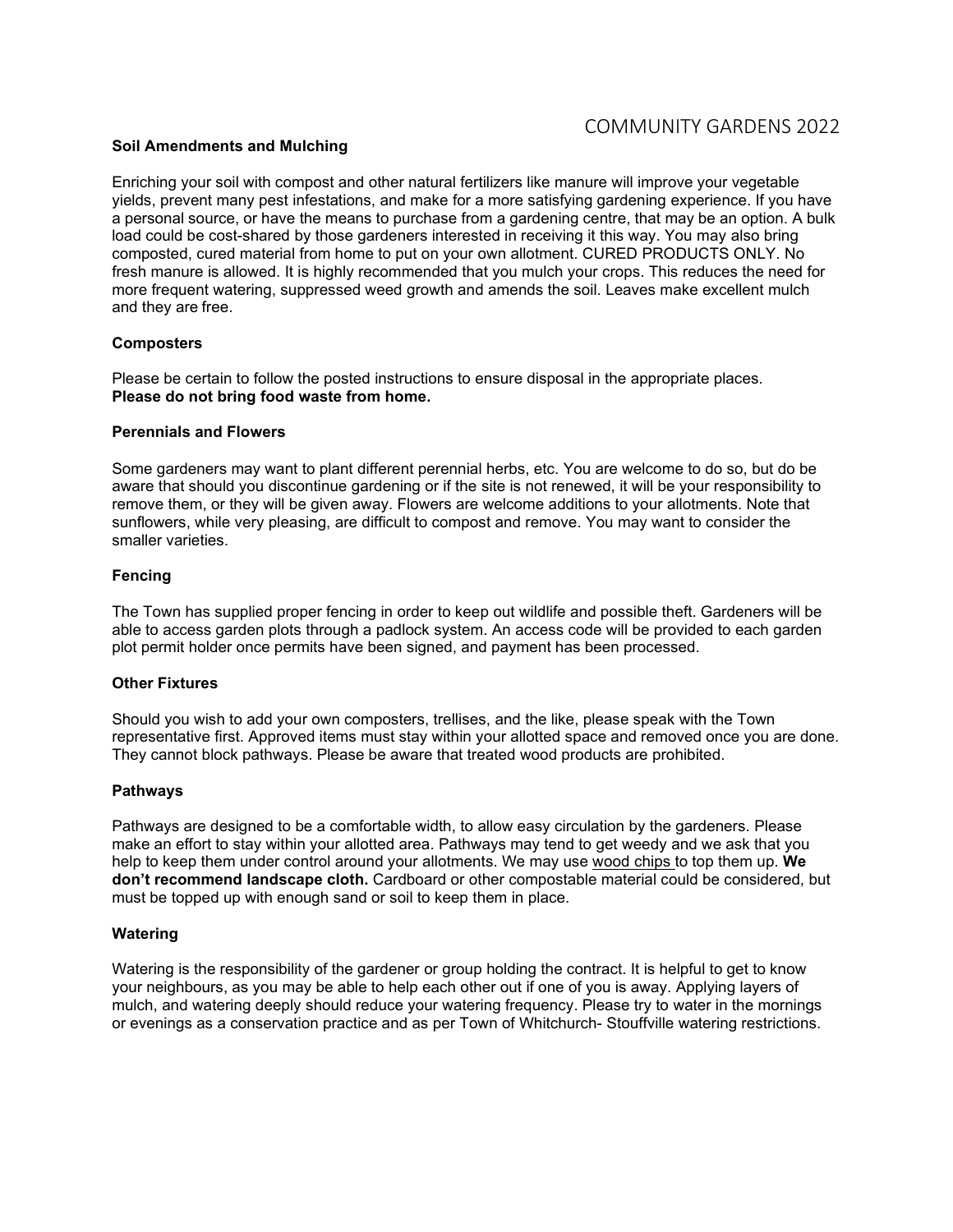#### **Weeds, Maintenance and Volunteering**

As part of the gardener agreement, you have been asked to manage the weeds and area around your plot and prevent the spread of weeds to other allotments. It is recommended that you dig up the weeds when they are young before they go to seed. Then they can be composted. Once they take root, they are difficult to impossible to remove successfully. Please make an effort to remove weeds in your allotment and surrounding pathways before they go to seed. We also have a number of general use areas. These also need to be kept weed-free. Please take some time to help manage these areas. If you have physical limitations, it remains your responsibility to keep your plot in order and to contribute to the general labour of the garden maintenance. This may mean that you will have to get some help from family or friends or fellow gardeners from time to time.

#### **Unattended Gardens**

If gardens remain unattended or are in noncompliance, a notice will be given to the gardener to clean it up. If this is not done in a timely manner, the garden will be dug out and/or given to another gardener to tend. Permits holders responsible for unattended gardens and those in noncompliance, will not return for the next gardening season.

#### **Smoking**

As per the 2015 updated smoking by-law. Starting January 1, 2015 all smoking is prohibited within a 20 metre perimeter of all Playgrounds and Town Facilities.

#### **Pesticides**

The Community Garden is a pesticide-free zone, so we do not permit the use of chemical herbicides or insecticides. Please ensure that you have adequate information about any such products and use with care. We do expect you to deal with pest infestations mechanically and/or preventatively i.e. physically remove eggs and pests, avoid planting susceptible crops.

#### **Access, Winterizing and Renewal**

An access code will be provided to each garden plot permit holder, once permits have been signed and payment has been processed.

The gardening season ends October 31. Water access will not be available after the first weeks of October. At the end of each season, allotments must be cleared out, free of weeds ready for Town staff to prepare for the winter.

Gardens will be distributed on a first come, first served basis the following year. Registration dates will be provided in the Leisure Guide (out February). There are no guarantees.

#### **Orientation Meeting in the Spring**

Returning gardeners are expected to indicate their interest by March 2022. All questions and concerns will be dealt with at this meeting. With everyone helping and doing their part, we can expect each community garden will thrive and continue to provide this service well into the future.

#### **TOWN CONTACT INFORMATION**

To report vandalism in any of our parks, please call 905-640-1910 x 2292 To check availability of garden plots at either community garden location, please call 905-640-1910 x 2929 Department of Leisure and Community Services General Contact Information: [leisure.services@townofws.ca](mailto:leisure.services@townofws.ca) For after-hours please call: Whitchurch-Stouffville Leisure Centre 905-642-PLAY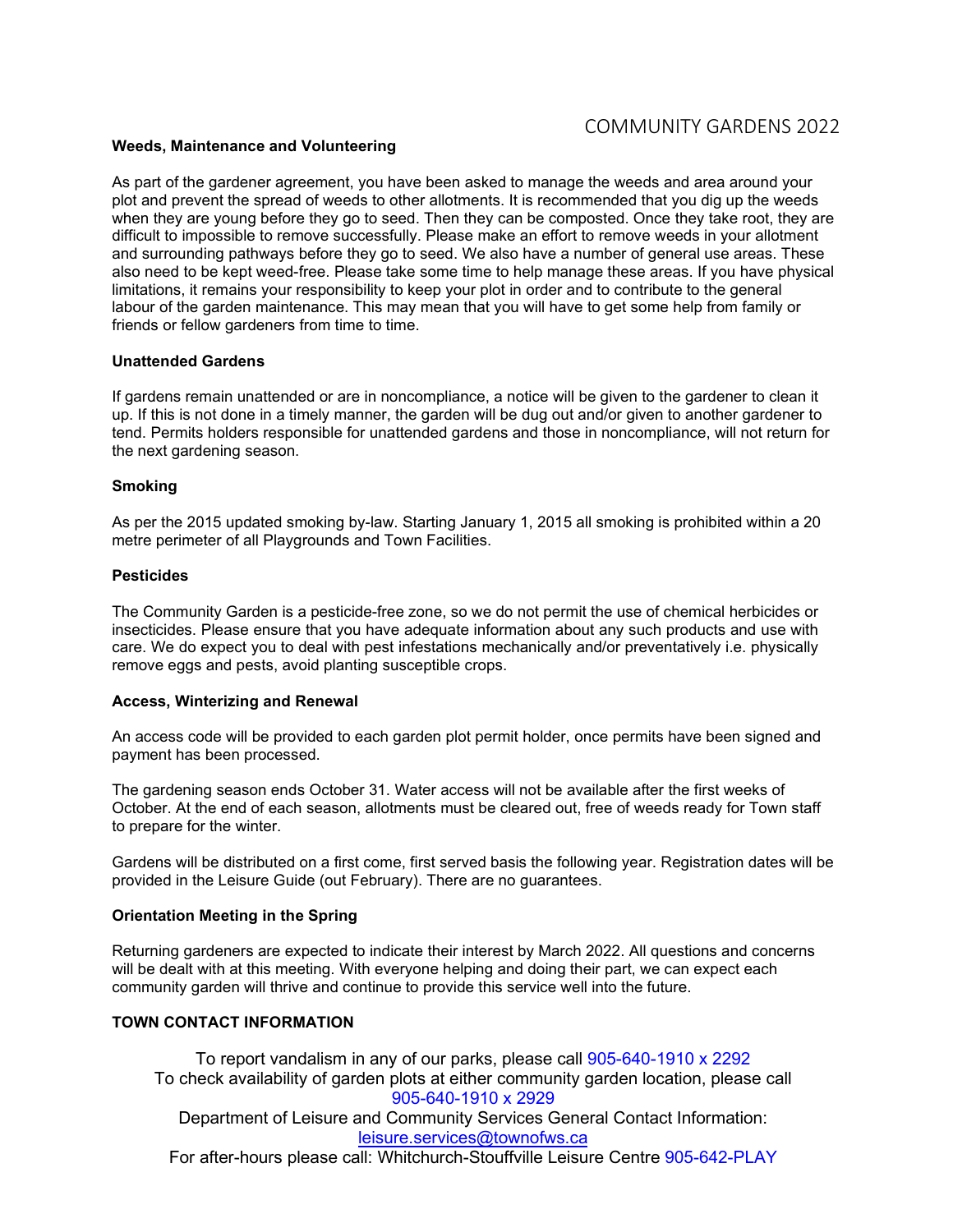# **Community Gardener Checklist Sunnyridge Neighbourhood Park / Greenwood Neighbourhood Park**

- I have thoroughly read the Handbook and Gardener agreement.
- I will begin planting on or after the Victoria Day long weekend. (date to be confirmed by Town Staff)
- My pathways will be clear and free of weeds.
- I will not infringe on pathways and/or neighbours plots.
- I will not store items where they may infringe on shared pathways.
- My plot will be free of large/seedy weeds.

Initial:

# **Fall/Winter Checklist**

- I will clear all debris from my allotment and put in the designated compost area, before October 31.
- I will trim, weed and clear up my pathways.
- I will indicate my plans for the next year to the Town of Whitchurch-Stouffville designate, by October 31.
- I will participate in the fall general clean up or equivalent.

Initial:

# **Not returning?**

- I will not leave perennials in my allotment
- I have taken out all structures and personal belongings and returned the allotment in good order – ready and available for the next gardener.

Initial:

Thank you for your cooperation.

Department of Leisure and Community Services